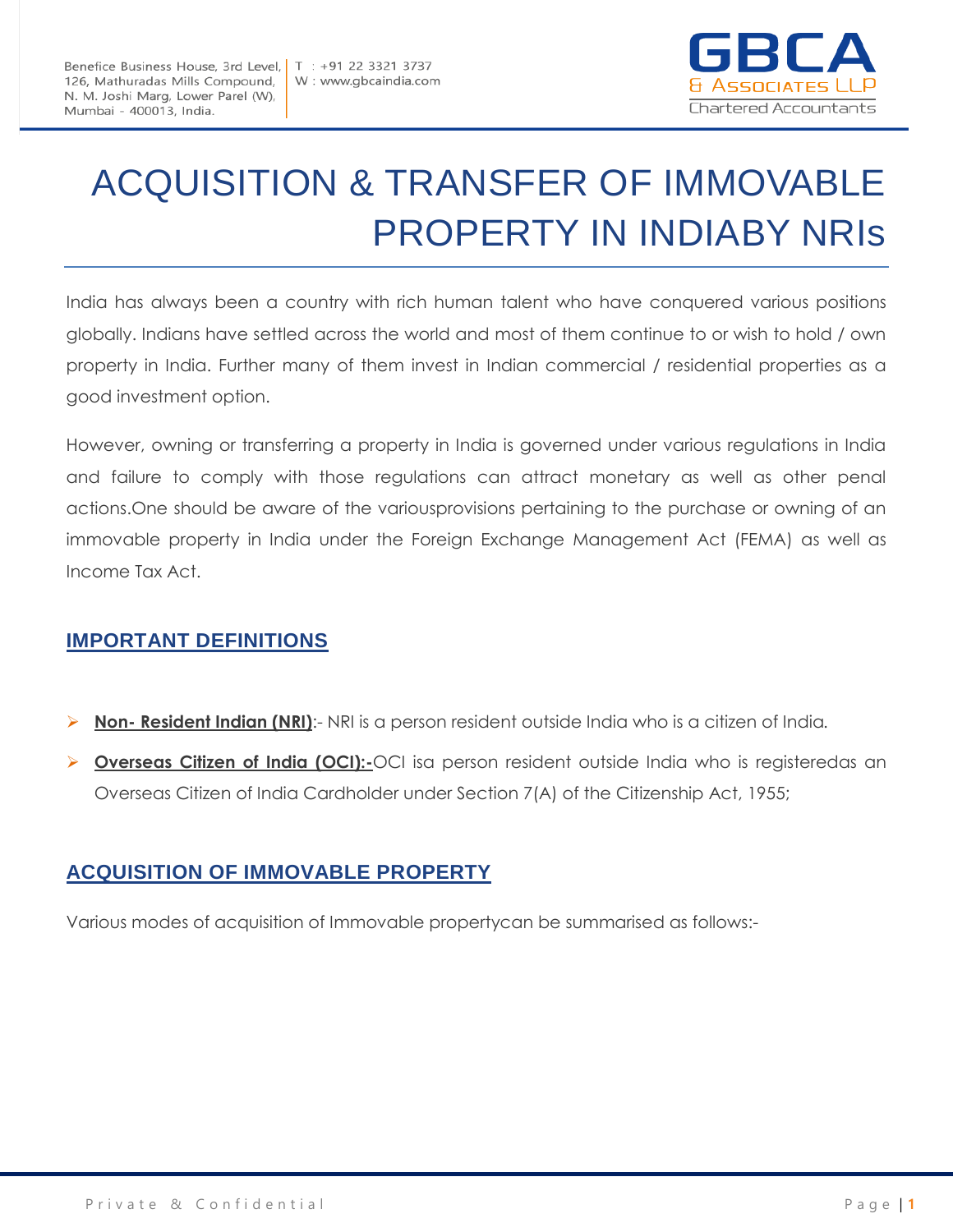



#### **Note: -**

- NRI's and OCI's **cannot purchaseor acquire by way of gift anyagricultural land/farmhouse and plantation property** in India**.**
- $\triangleright$  Specific conditions are given in the FEMA regulations for acquisition of immovable property
	- by foreign embassies/diplomats/consulate generals,
	- by Branch/Office for carrying out permitted activity and
	- by Long-term Visa Holders residing in India who are citizens of Afghanistan / Bangladesh / Pakistan belonging to minority communities in those countries, i.e, Hindus, Sikhs, Buddhists, Jains, Parsis and Christians.
- $\triangleright$  As per section 6(5) of FEMA, a person resident outside India can hold, own, transfer or invest in any immovable property situated in India if such property was acquired, held or owned by him/ her when he/ she was resident in India or inherited from a person resident in India.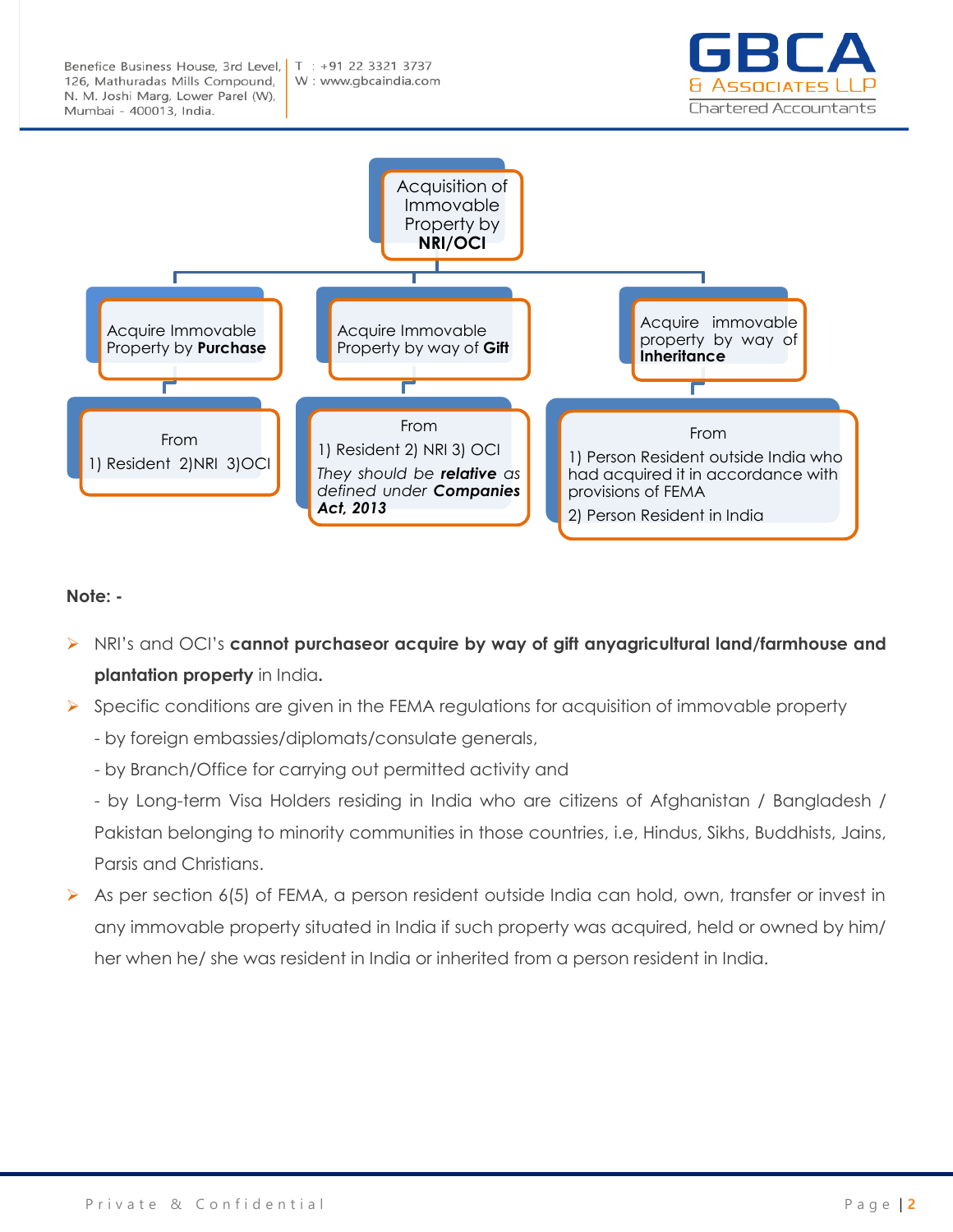

#### **MODE OF PAYMENT**

- Out of funds received in India through normal banking channels by way of inward remittance
- Non-Resident Account (NRO / NRE/ FCNR) maintained in accordance with the Act
- $\triangleright$  No payments can be done by traveller's cheque or by foreign currency notes or any other mode except those specifically mentioned above.

### **JOINT ACQUISITION OF PROPERTY BY THE SPOUSE OF A NRI OR AN OCI**

A person resident outside India, not being a NRI or an OCI, who is aspouse of a NRI or an OCI may acquire one immovable property (other than agricultural land/ farm house/ plantation property), jointly with his/ her NRI/ OCI spouse subject to below conditions :-

- $\triangleright$  The consideration shall be paid as per mode of payment mentioned above.
- Marriage has been registered and subsisted for a **continuous period of atleast 2 years** immediately preceding the acquisition of such property.
- $\triangleright$  The non-resident spouse is not otherwise prohibited from suchacquisition.

# **PROHIBITION ON ACQUISITION AND TRANSFER BY CITIZENS OF CERTAIN COUNTRIES**

- ▶ No person being a citizen of Pakistan, Bangladesh, Sri Lanka, Afghanistan, China, Iran, Nepal, Bhutan, Hong Kong or Macau or Democratic People's Republic of Korea (DPRK) without prior permission of the Reserve Bank shall acquire or transfer immovable property in India.
- No such prohibition is applicable if the above person is **an OCI**.
- $\triangleright$  The above persons cantake a lease for period not exceeding 5 years.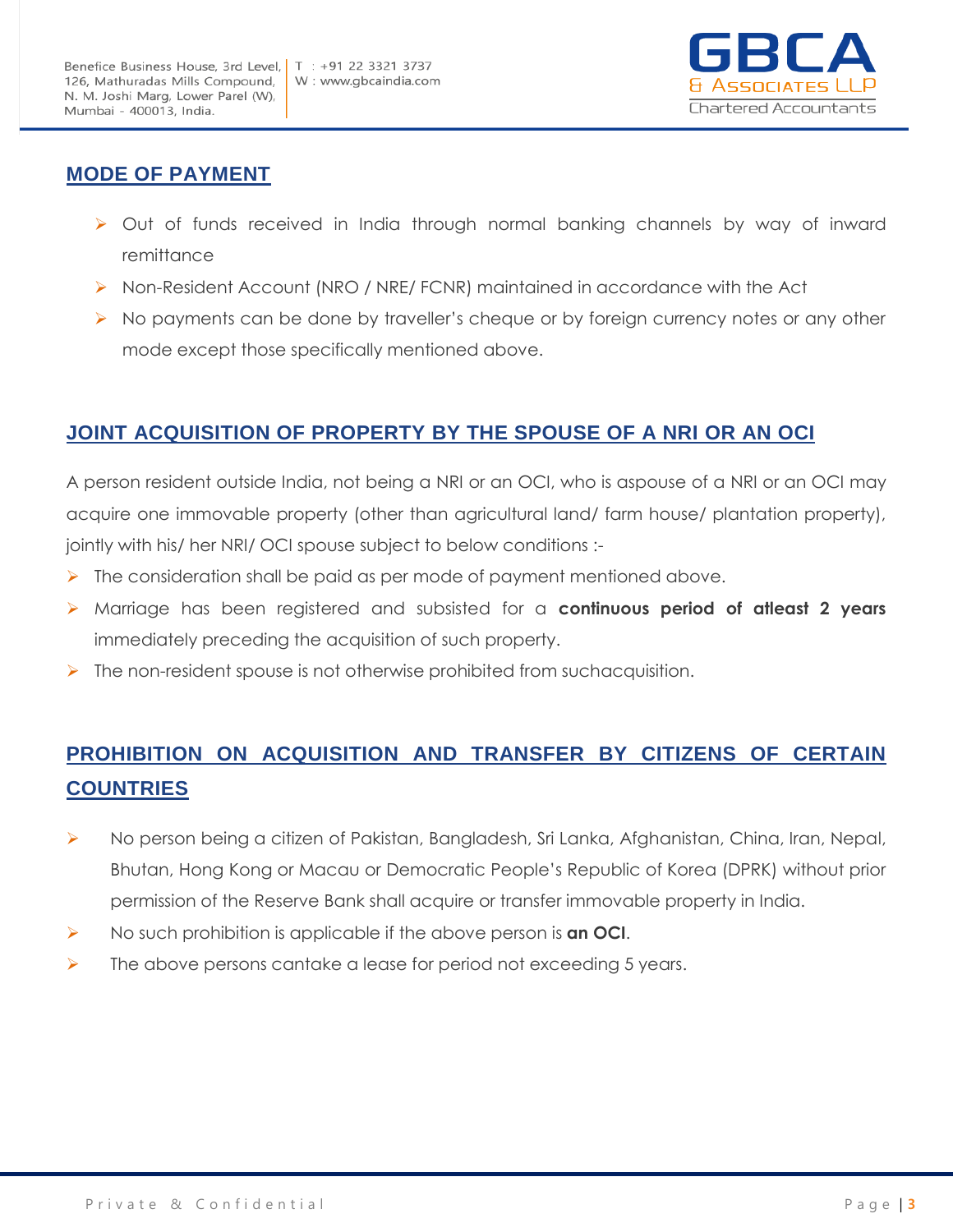

#### **MODES OF TRANSFER OF IMMOVABLE PROPERTY**



**Note: -** NRIs/OCIs can **transfer/gift any agricultural land/farmhouse and plantation property in India only to Resident of India**.

#### **REPATRIATION OF SALE PROCEEDS OF IMMOVABLE PROPERTIES**

|                                          | <b>OF</b><br>PROPERTYACQUIRED OUT<br><b>REPATRIABLE</b> |                                | <b>PROPERTYACQUIRED</b><br><b>NON-</b><br>BY<br><b>WAY</b><br>OF |
|------------------------------------------|---------------------------------------------------------|--------------------------------|------------------------------------------------------------------|
| <b>MODE-INWARD REMITTANCE/ NRE/ FCNR</b> |                                                         | <b>REPATRIABLE MODE - NRO:</b> |                                                                  |
| ➤                                        | In case the property was acquired by way                | ➤                              | The funds cannot be freely repatriated                           |
|                                          | of inward remittance, out of funds held in              |                                | outside India.                                                   |
|                                          | FCNR/NRE account and in compliance with                 | ➤                              | However, NRI can repatriate funds lying in                       |
|                                          | foreign exchange laws in force, sale                    |                                | his NRO Account on account of sale                               |
|                                          | proceeds can be freely repatriated outside              |                                | proceedsupto USD 1 Million per financial                         |
|                                          | India without any RBI permission.                       |                                | year subject to conditions and completion                        |
|                                          | However, in case of residential house,                  |                                | procedural compliance prescribed in the                          |
|                                          | repatriation is restricted to maximum for 2             |                                | scheme.For remittance exceeding USD 1                            |
|                                          | properties.                                             |                                | Million in a FY, RBIapproval is required.                        |
|                                          |                                                         | ➤                              | If remittance is in instalments, all instalments                 |
|                                          |                                                         |                                | should be from a single AD bank.                                 |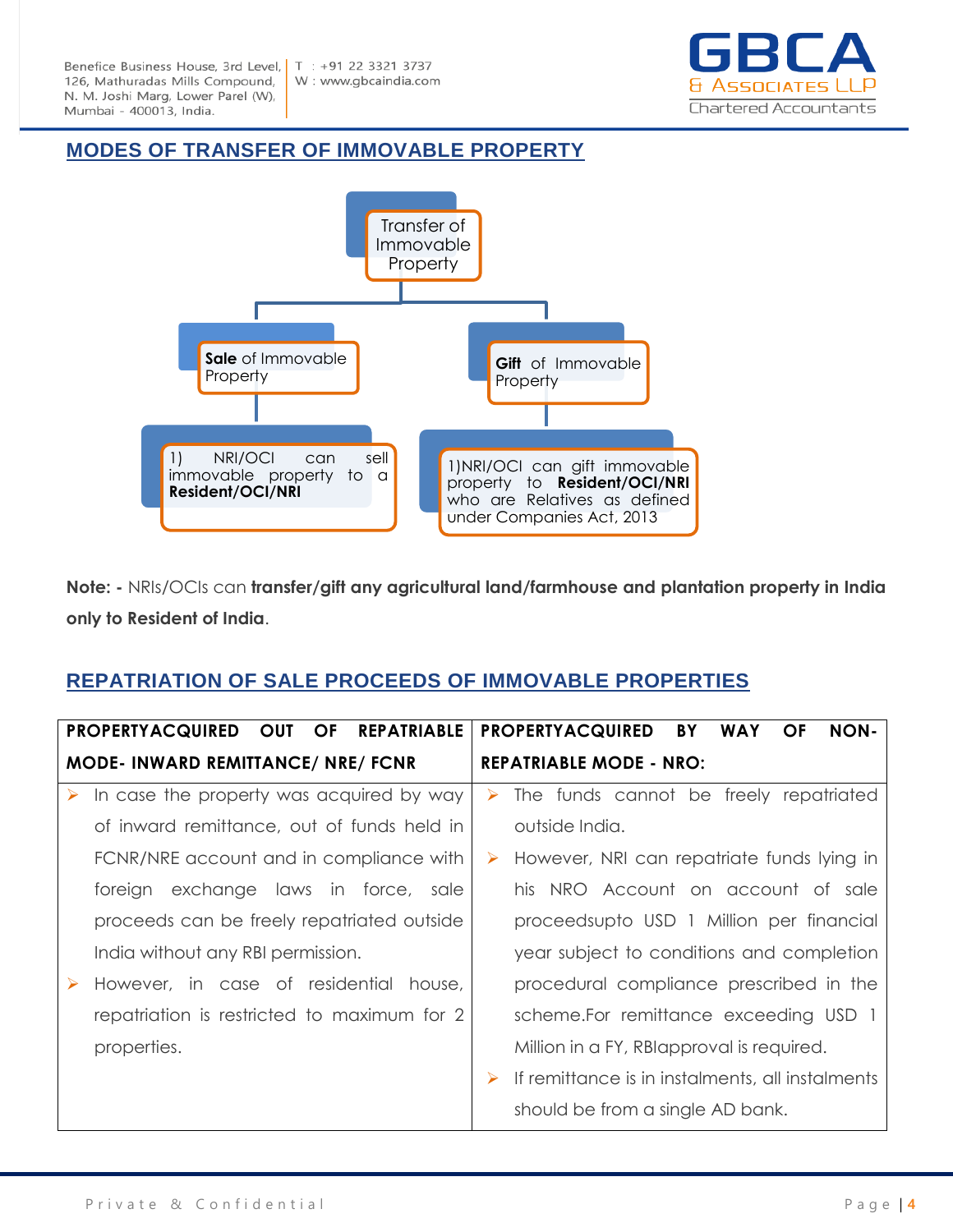

# **COMPLIANCE UNDER PROVISIONS OF INDIAN INCOME TAX**

#### A. WHEN NON-RESIDENT (NR) IS SELLER

As per provisions of section 195 of Income Tax Act, any person making payment to a nonresident needs to deduct tax at source as per rates given in force. Accordingly, it is essential to take care of the below points while acquiring property from NR:-

- Any person buying property from another NR needs to deduct & pay tax as per rates in forcefrom the sale consideration.
- $\triangleright$  In case lower/nil deduction application is filed by NR, deduct & pay tax as per rates given in Order issued by Assessing Officer. NR should make sure that his PAN is lying with International Tax ward while applying for such application. In case jurisdiction of the PAN is not with International Tax Ward, PAN migration needs to be carried out.
- **Person deducting lower tax as per the said certificate should ensure :** 
	- $\checkmark$  Online Certificate is obtainedfrom Tax Department having 10 digit certificate number. The said certificate number needs to be quoted in TDS Return to be filed.
	- $\checkmark$  Certificate obtained will be applicable only for payments made after date of issuance of certificate. Accordingly, TDS should be deducted at rates prescribed in the Act for the payments made prior to obtaining the certificate.
- ▶ Buyer also needs to file TDS Return in Form 27Qdisclosing details of taxes deducted at source for which it is mandatory to hold TAN (Tax Deduction Number).
- **For remitting sale proceeds outside India or transferring to NRE Account of such NR seller,** Form A2, Form 15CA & Form 15CB need to be submitted to the bank along with other supporting documents as may be prescribed by the AD Bank.
- $\triangleright$  NRneeds to file his return of Income in India.

#### B. WHEN NON-RESIDENT (NR) IS BUYER

Any person making payment to person resident in India on account of purchase of immovable property, TDS @1% is required to be deducted if sale consideration of the property exceeds Rs. 50Lakhs.